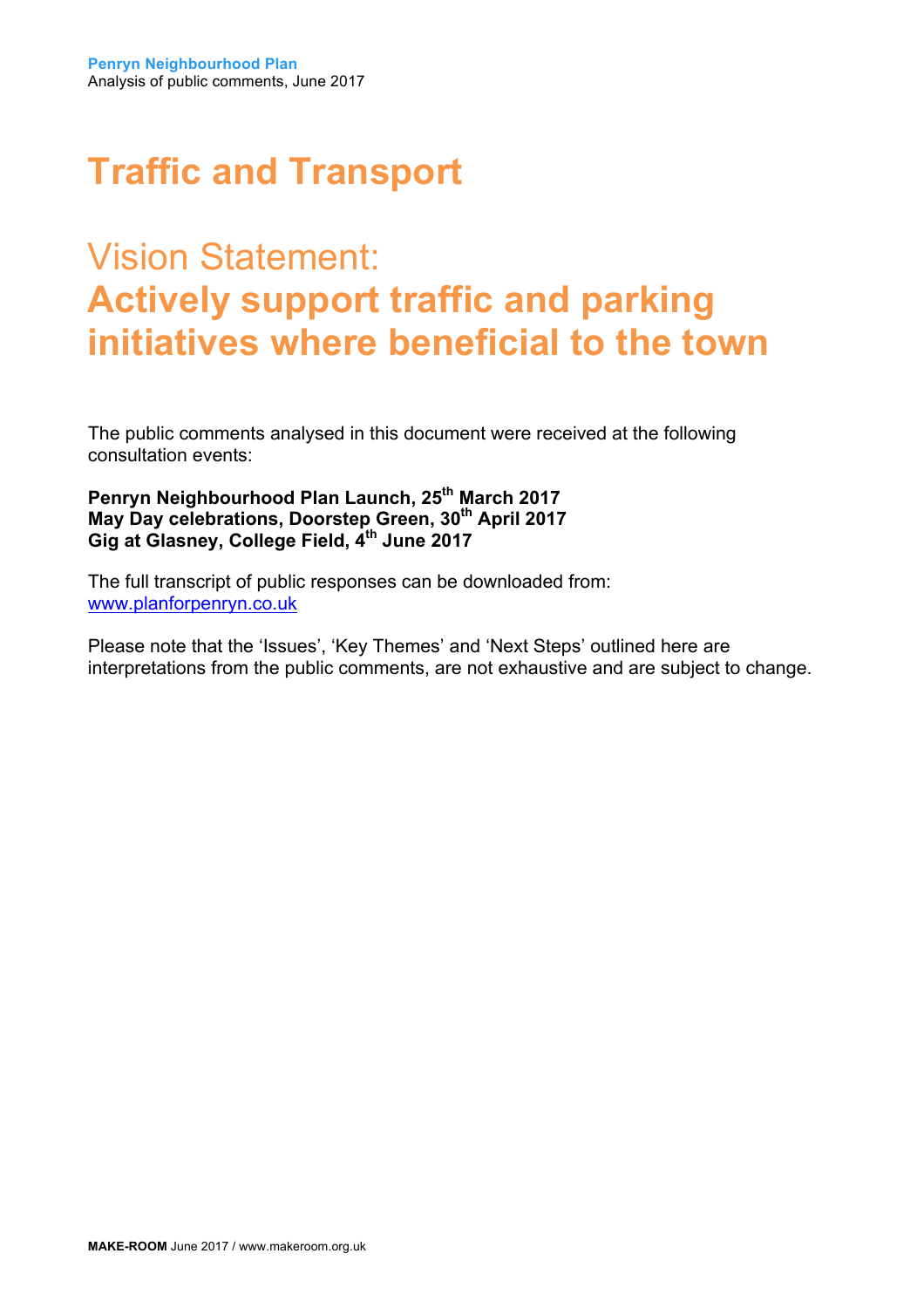## Question: **What are Penryn's traffic, parking and transport needs?**

#### **Example public responses:**

*"Cheaper public transport." "More regular buses running in the evenings and Sundays." "Some buses to service the local area (school etc) not all going to the campus." "Sustainable transport network, trams to Falmouth?" "Buses too big for the town." "Reduce traffic by provision of more free parking out of the centre." "More visible 'shoppers' parking – links up from car parks to high street and Commercial Road." "Close main street to other than (small is poss) buses, taxis and disabled and resident access." "Trial pedestrianising High St at certain times 10-4? Lots of precedents for this in other places!" "20mph speed limit in West St, Helston Rd and through Penryn Town Centre." "Cycle path for A39 / by pass" "Dedicated cycle paths safe and separate from traffic." "Cycle stands in centre of town. I currently use railings outside chippy and local store."*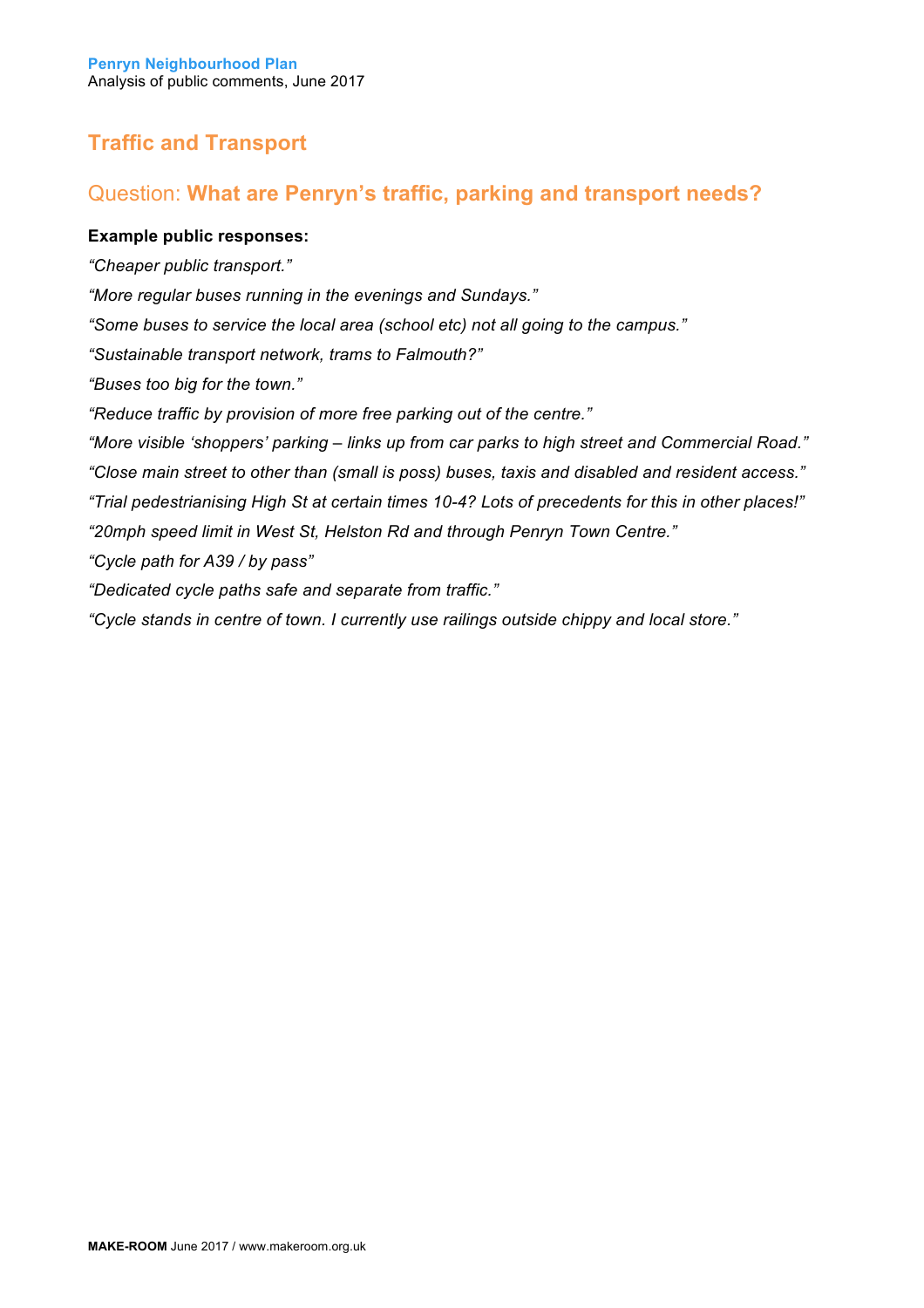#### **Issues arising from public responses:**

- The bus service is too expensive
- Large busses are dangerous, polluting and noisy
- Bus service is infrequent, limited and does not service enough destinations
- The rail service is good but access to it could be improved
- Lack of parking
- Cost of parking
- Underuse of current pay and display car parks
- Too many cars in Penryn
- Large busses are dangerous, polluting and noisy
- Historic town unsuited to vehicles
- Speeding
- Dangerous stopping and parking on Zebra crossing
- Danger to cyclists from traffic and poor drainage
- Lack of cycle stands

#### **Key Themes arising from public responses:**

- Improving the public transport service
- Reducing the cost of busses
- Making public transport environmentally sustainable
- Protecting the 'historic' character of the town
- Increasing the number of parking spaces
- Maintaining free parking
- Supporting shops and businesses with parking initiatives
- Prioritising pedestrians over vehicles
- Protecting public safety
- Improving safety for cyclists
- Improving cycling infrastructure